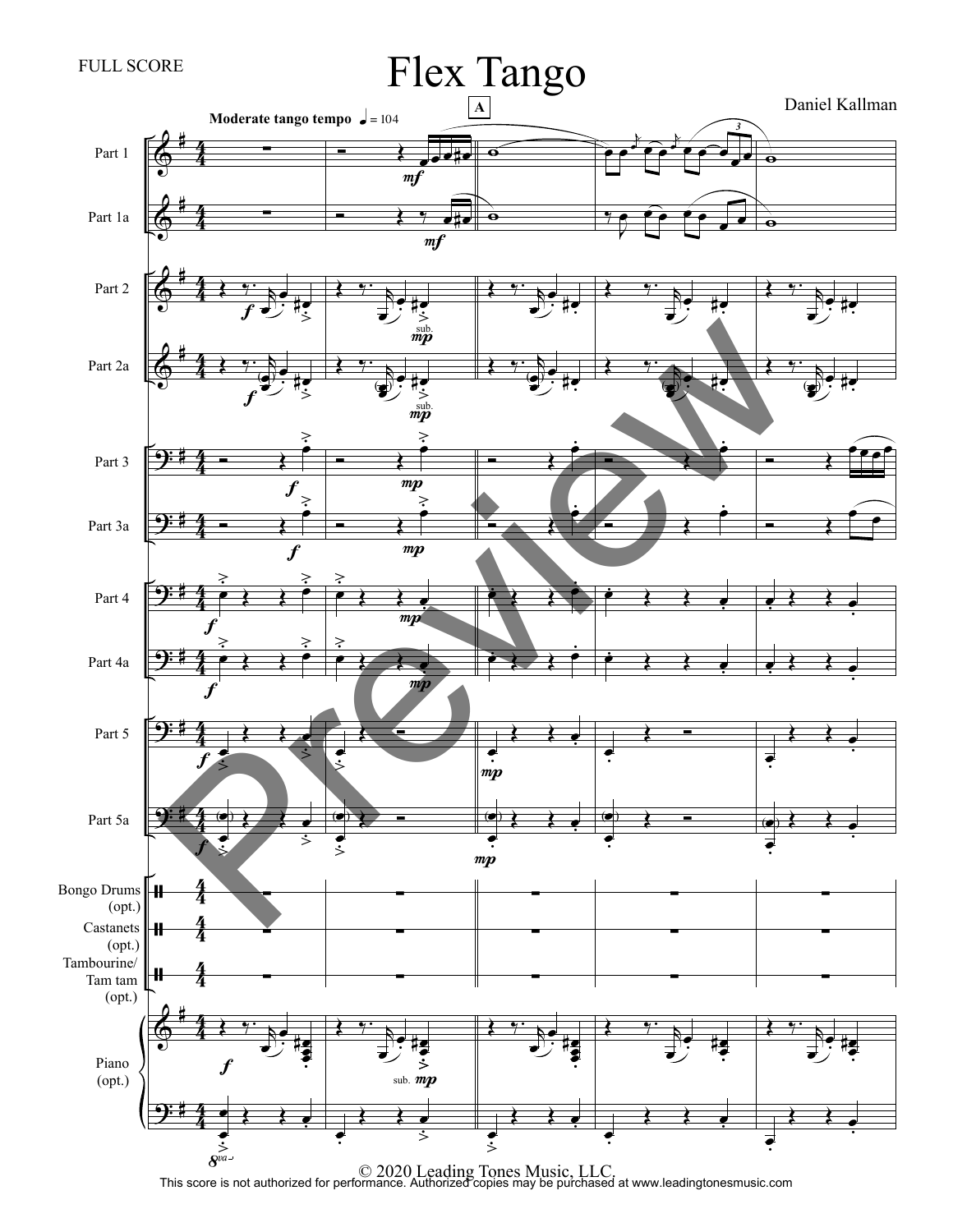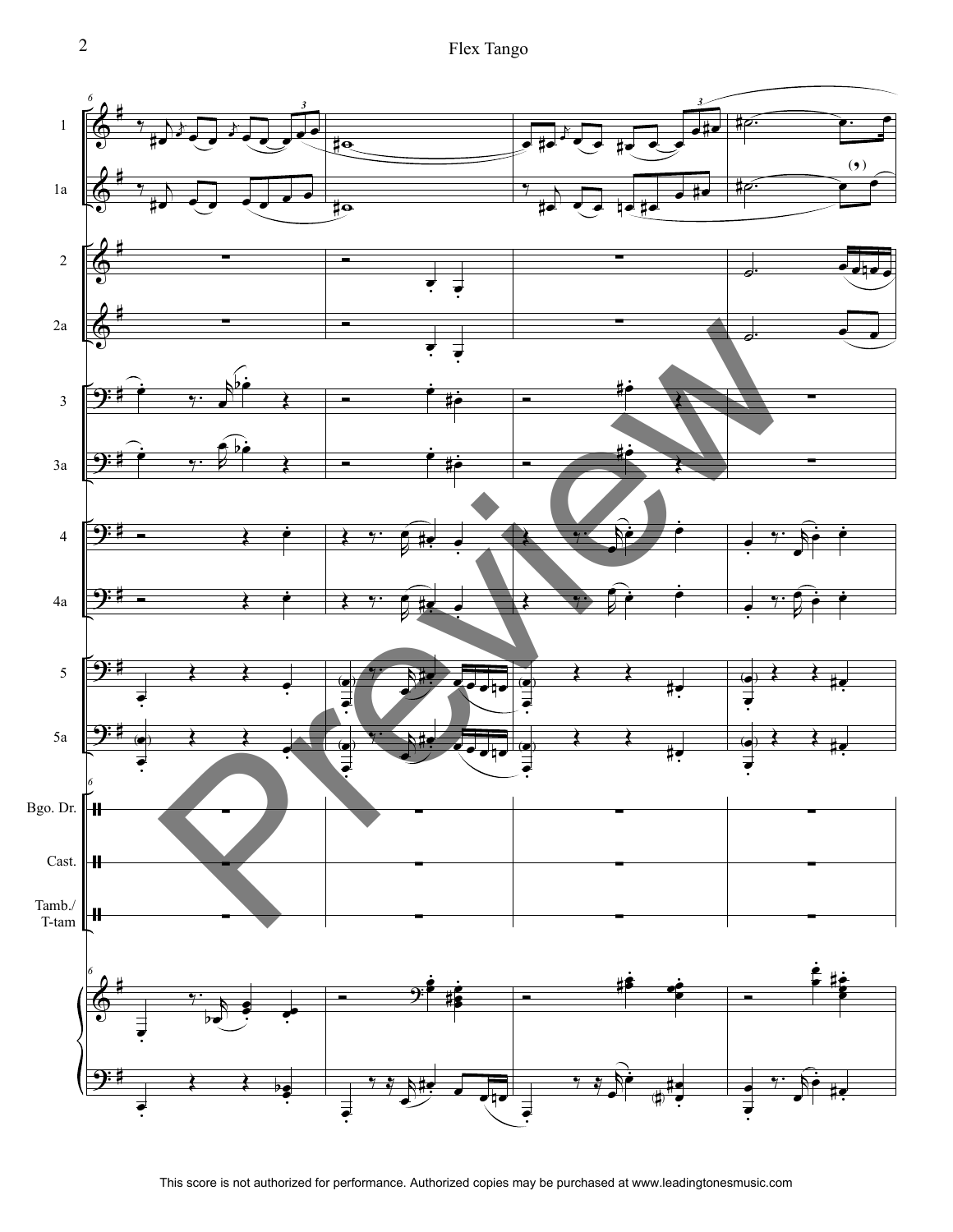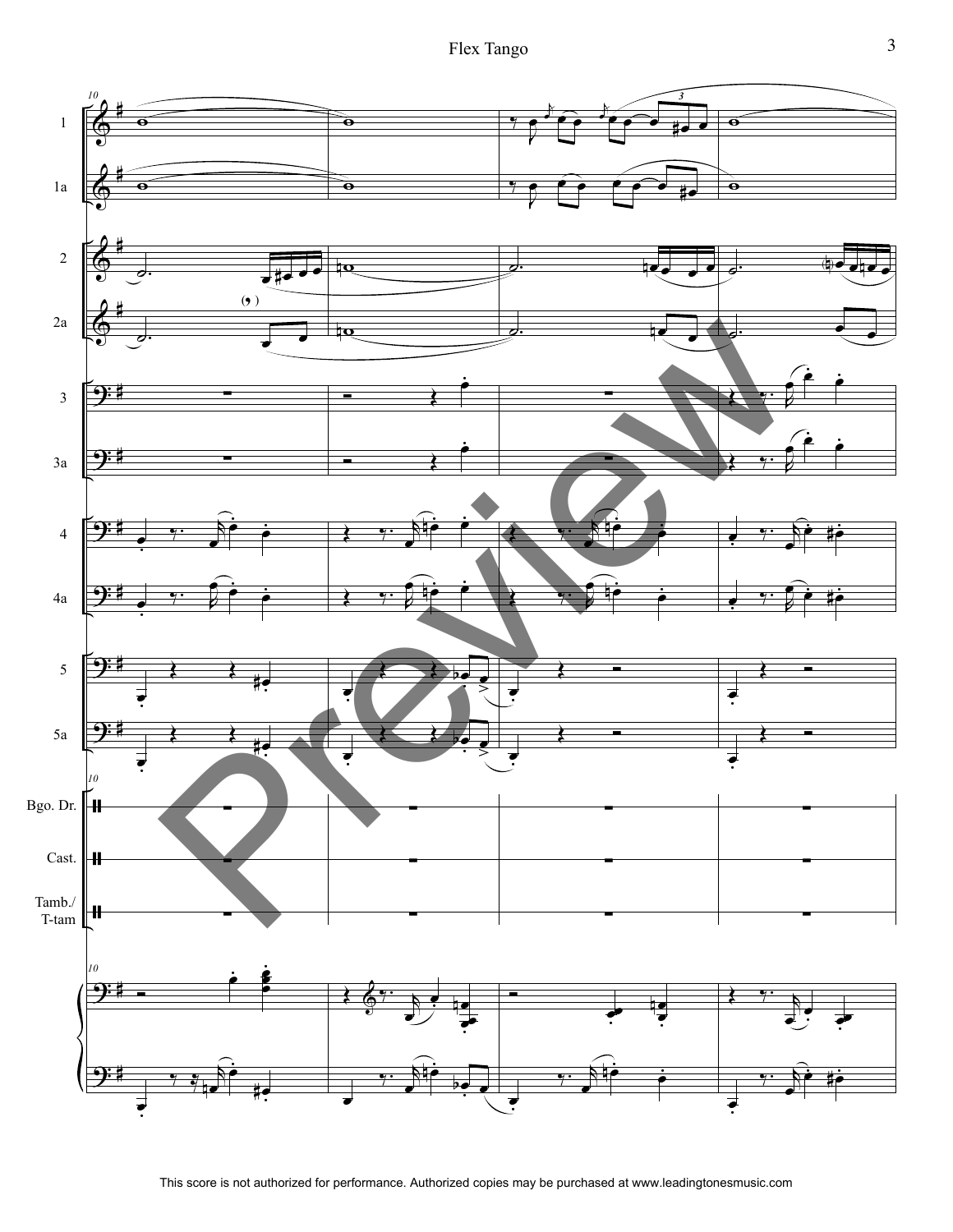

This score is not authorized for performance. Authorized copies may be purchased at www.leadingtonesmusic.com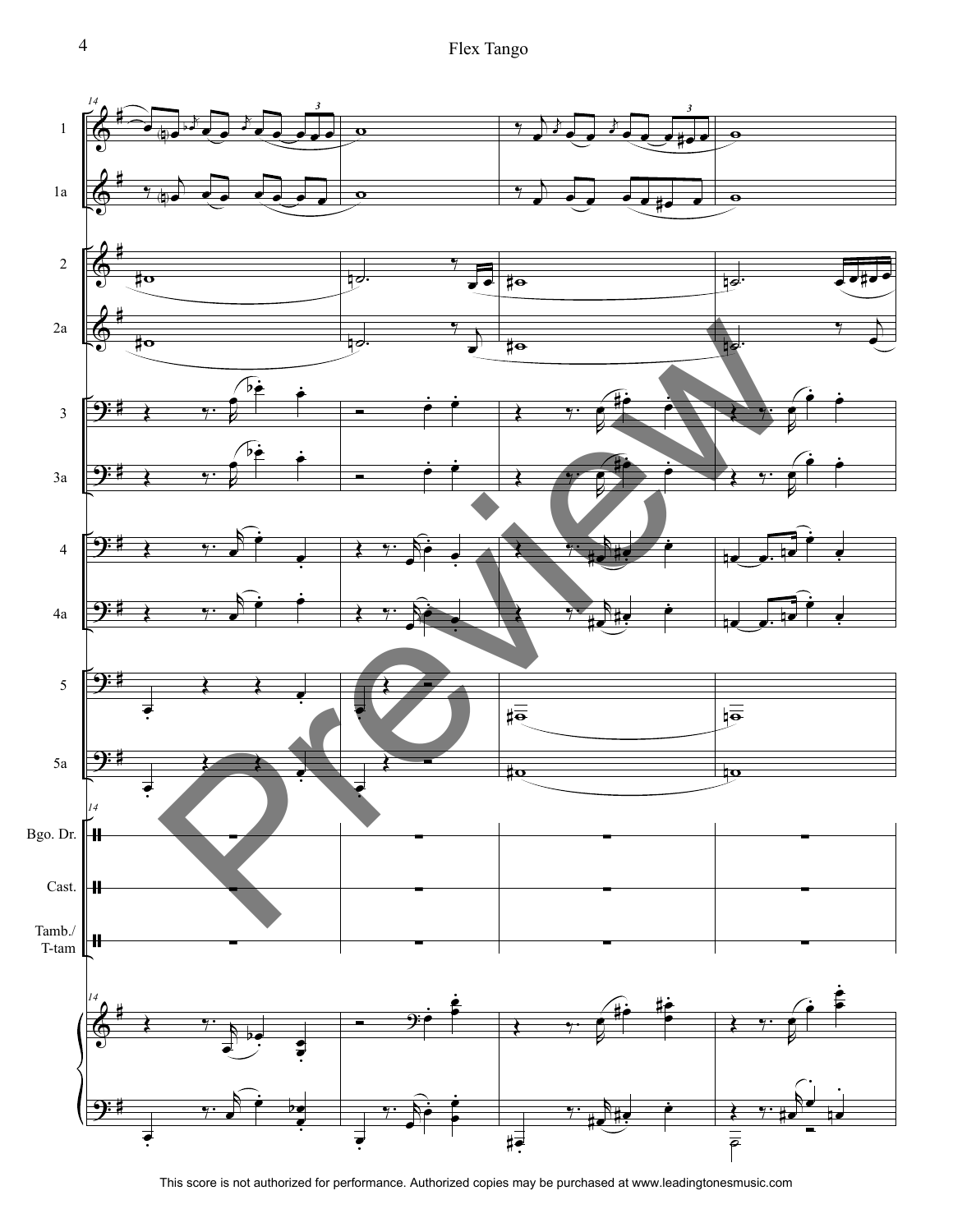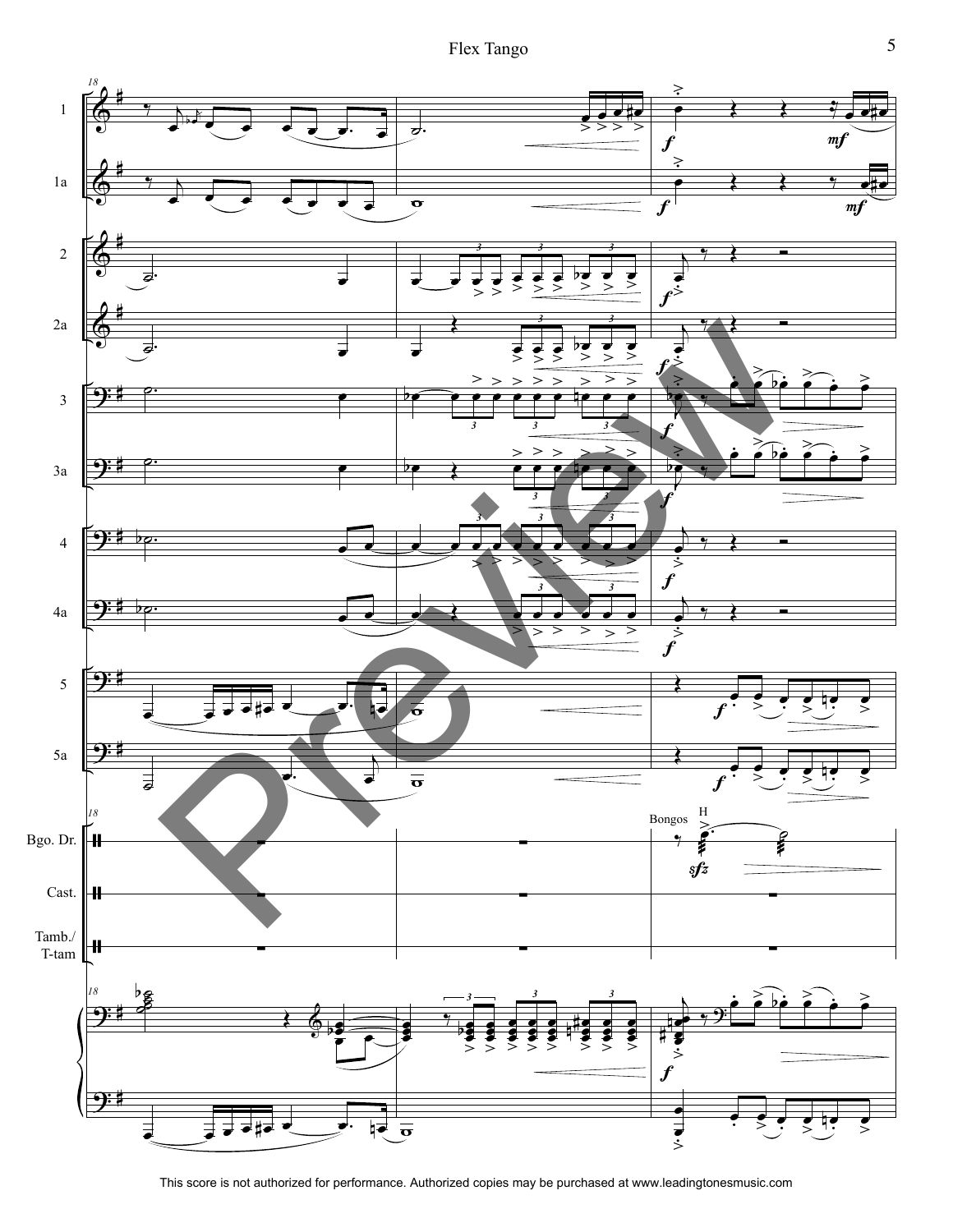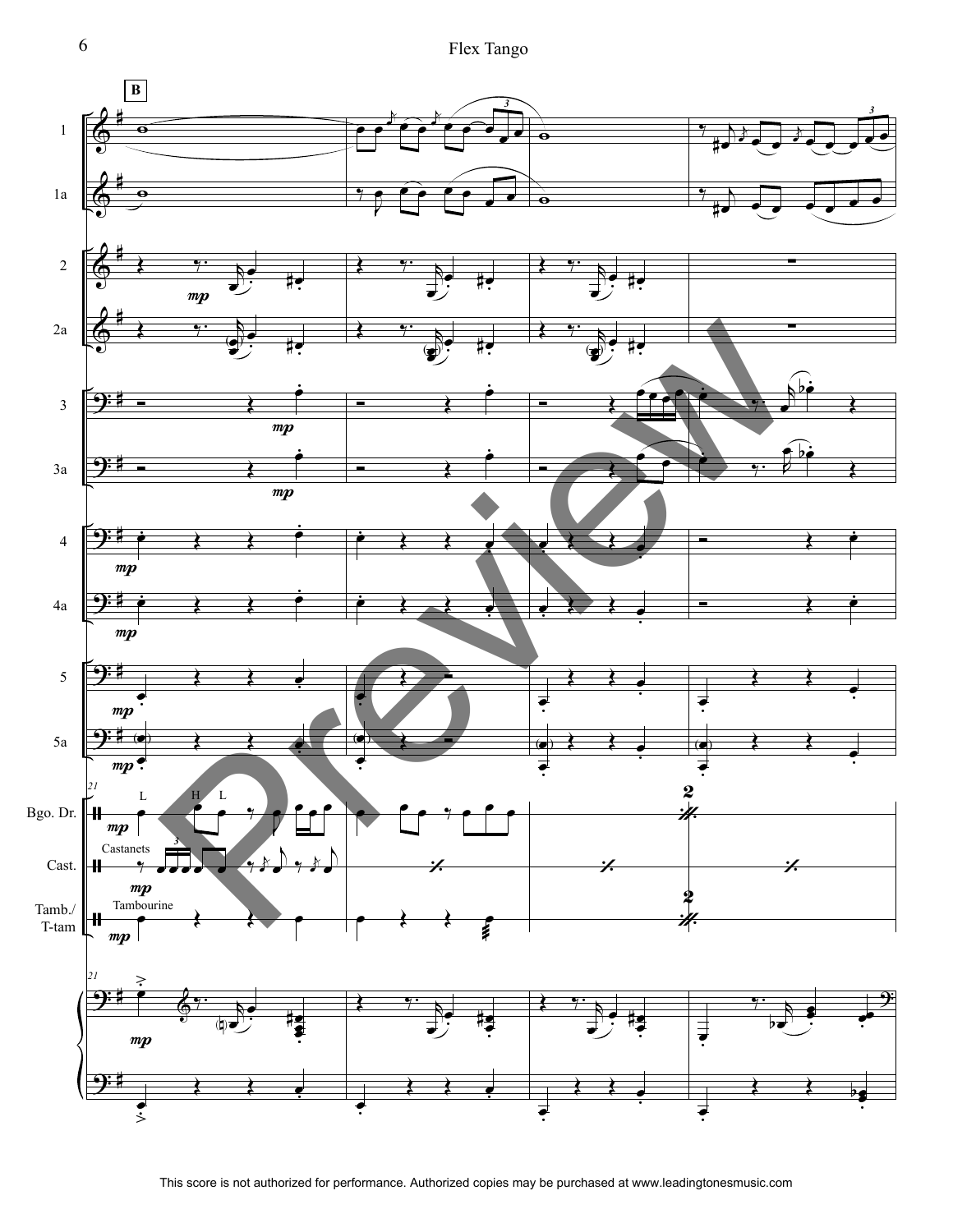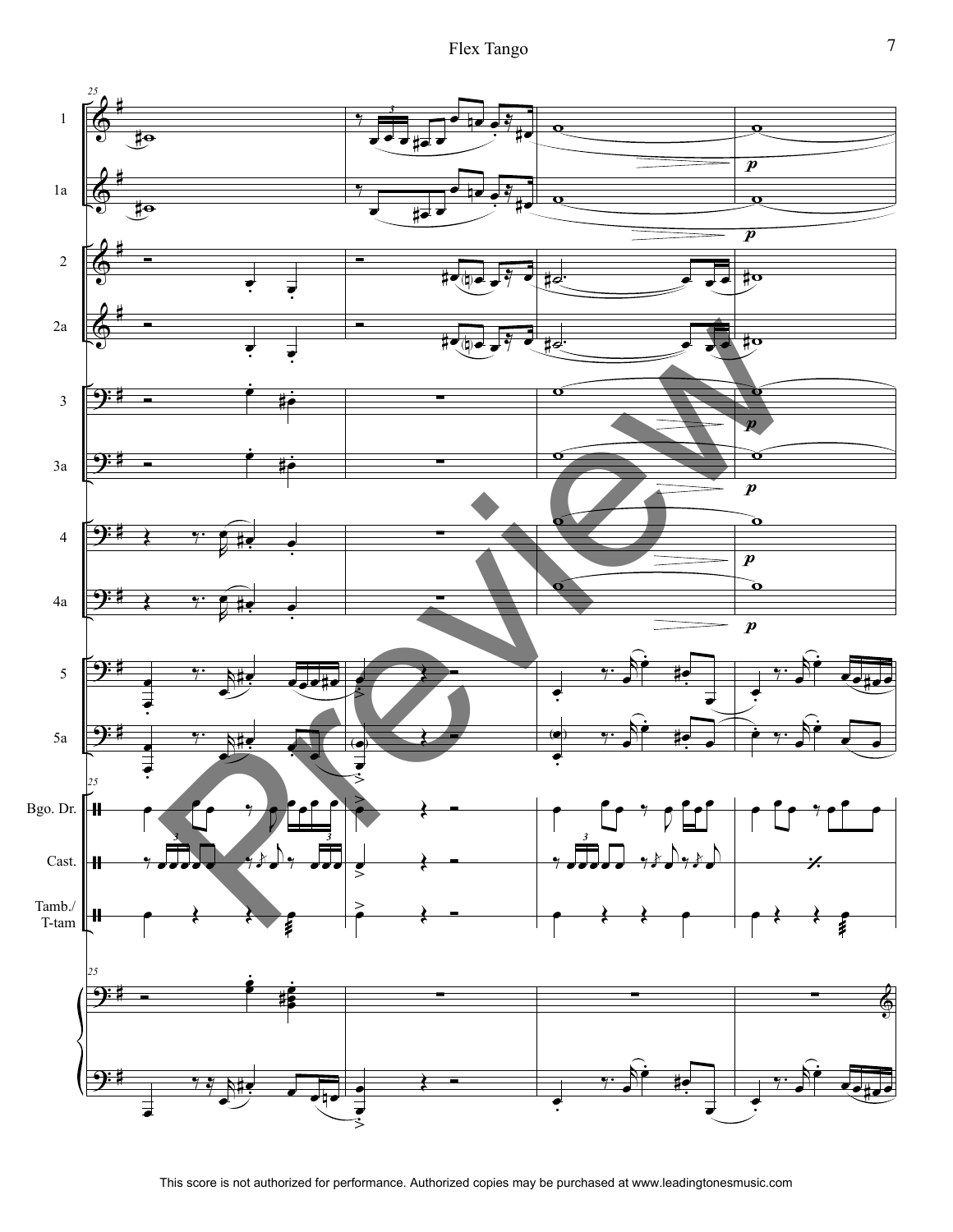

This score is not authorized for performance. Authorized copies may be purchased at www.leadingtonesmusic.com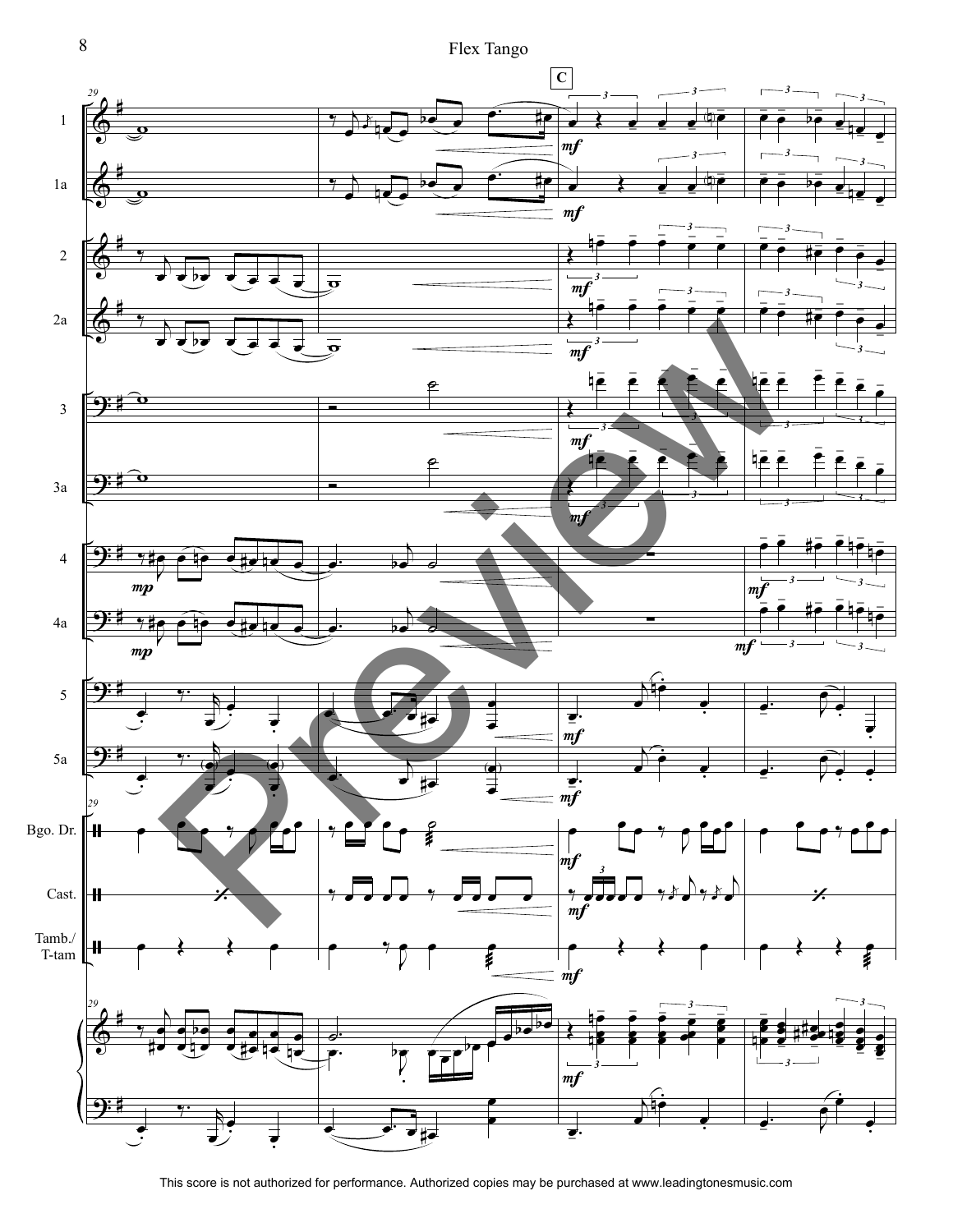Flex Tango

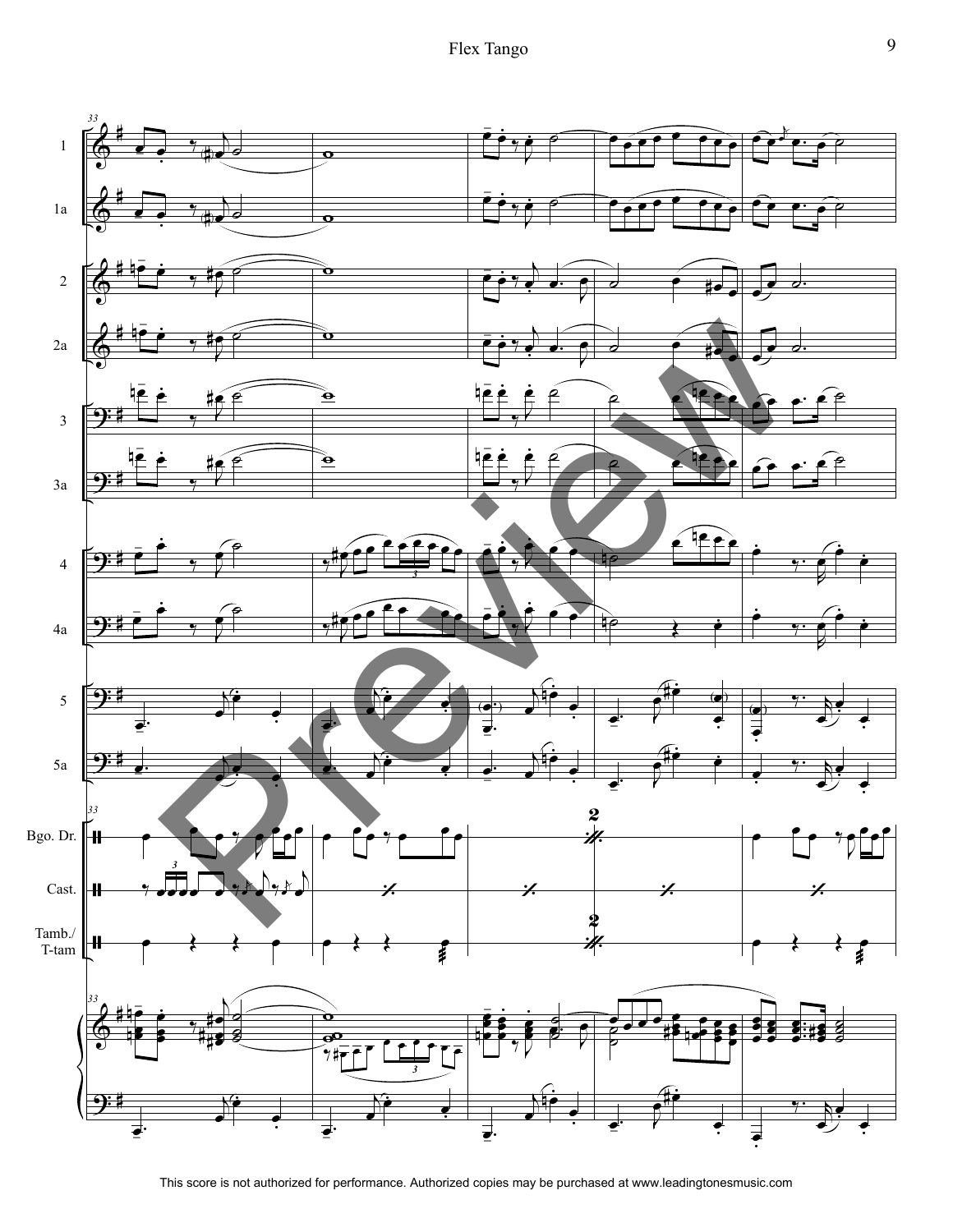

This score is not authorized for performance. Authorized copies may be purchased at www.leadingtonesmusic.com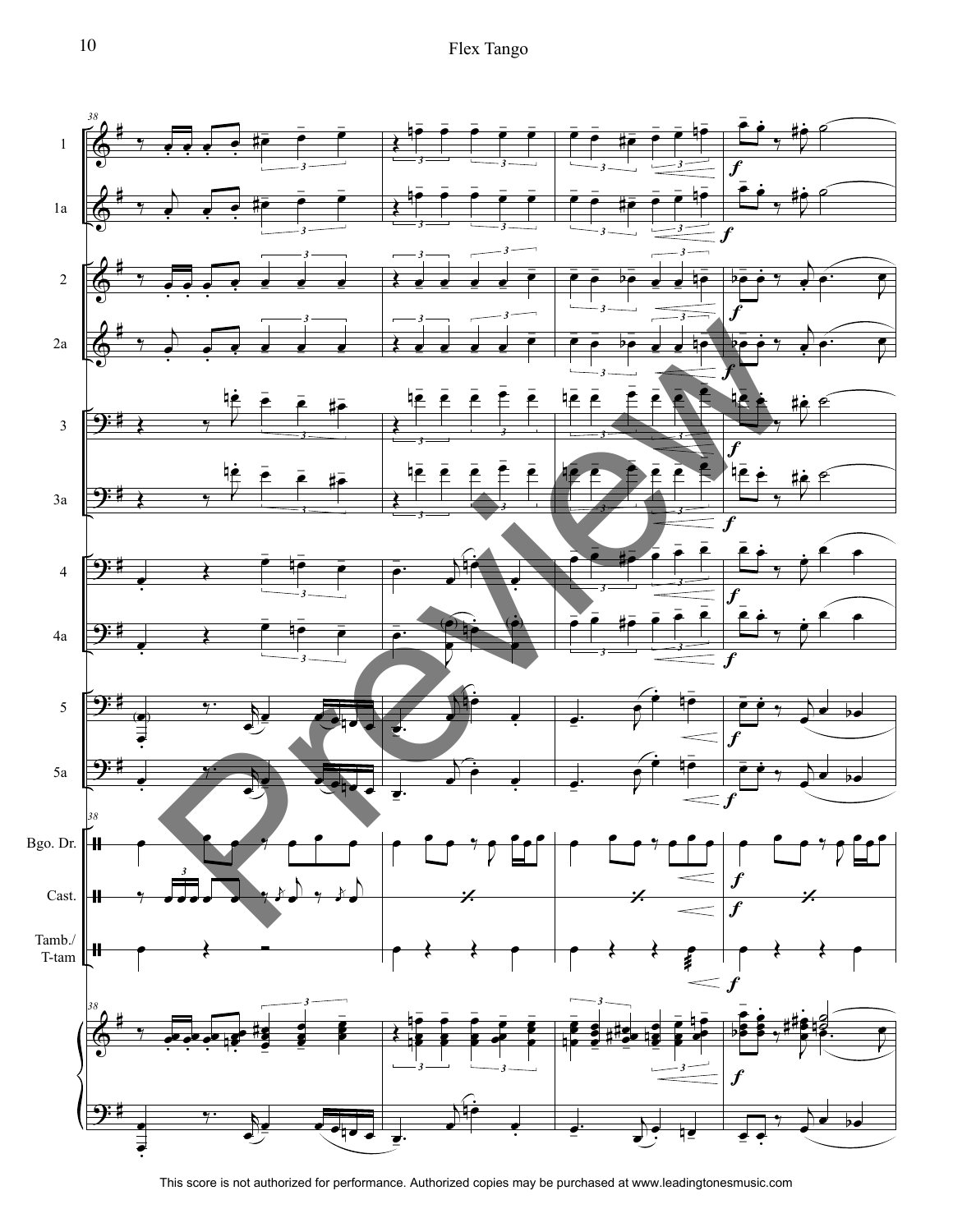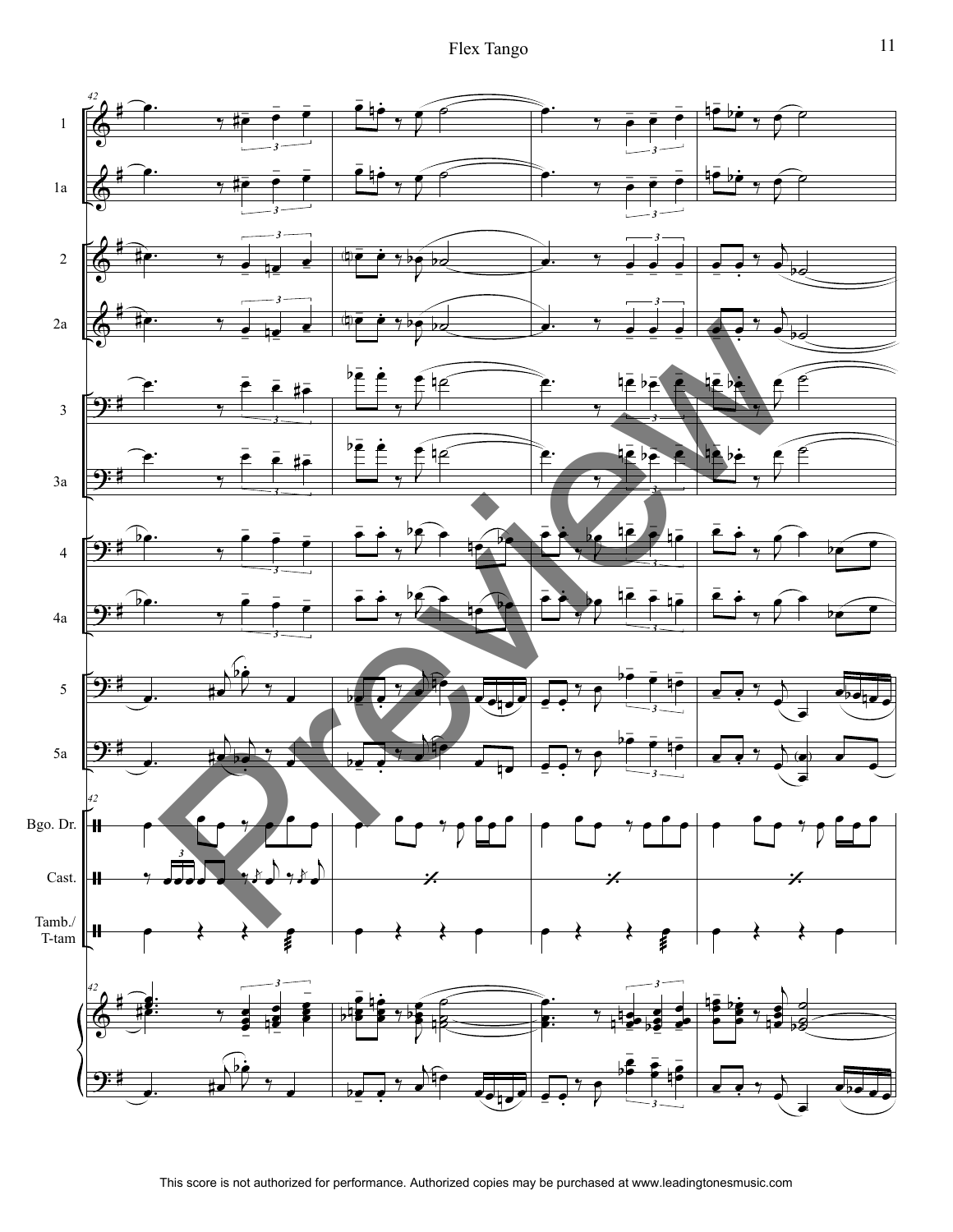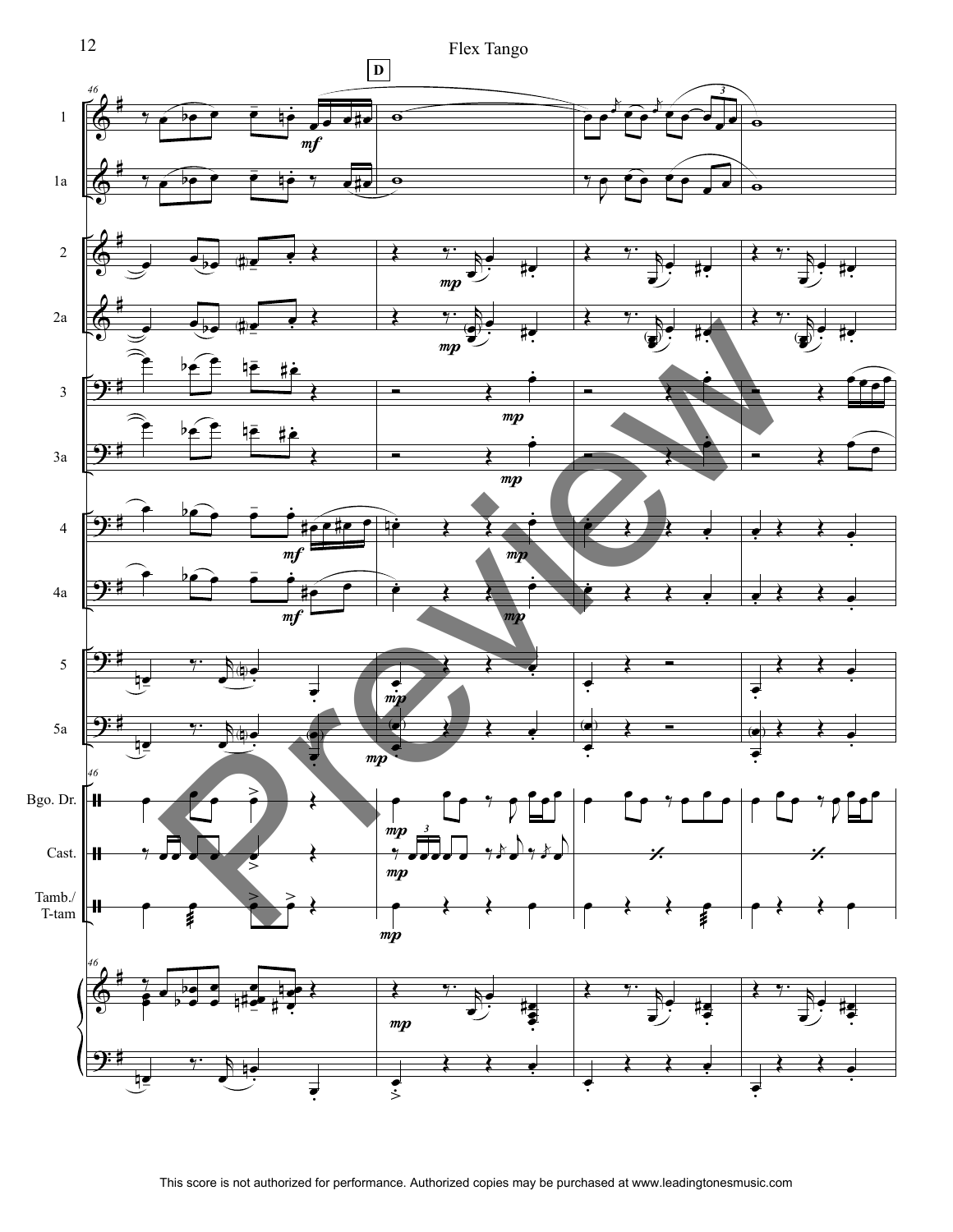Flex Tango

![](_page_12_Figure_1.jpeg)